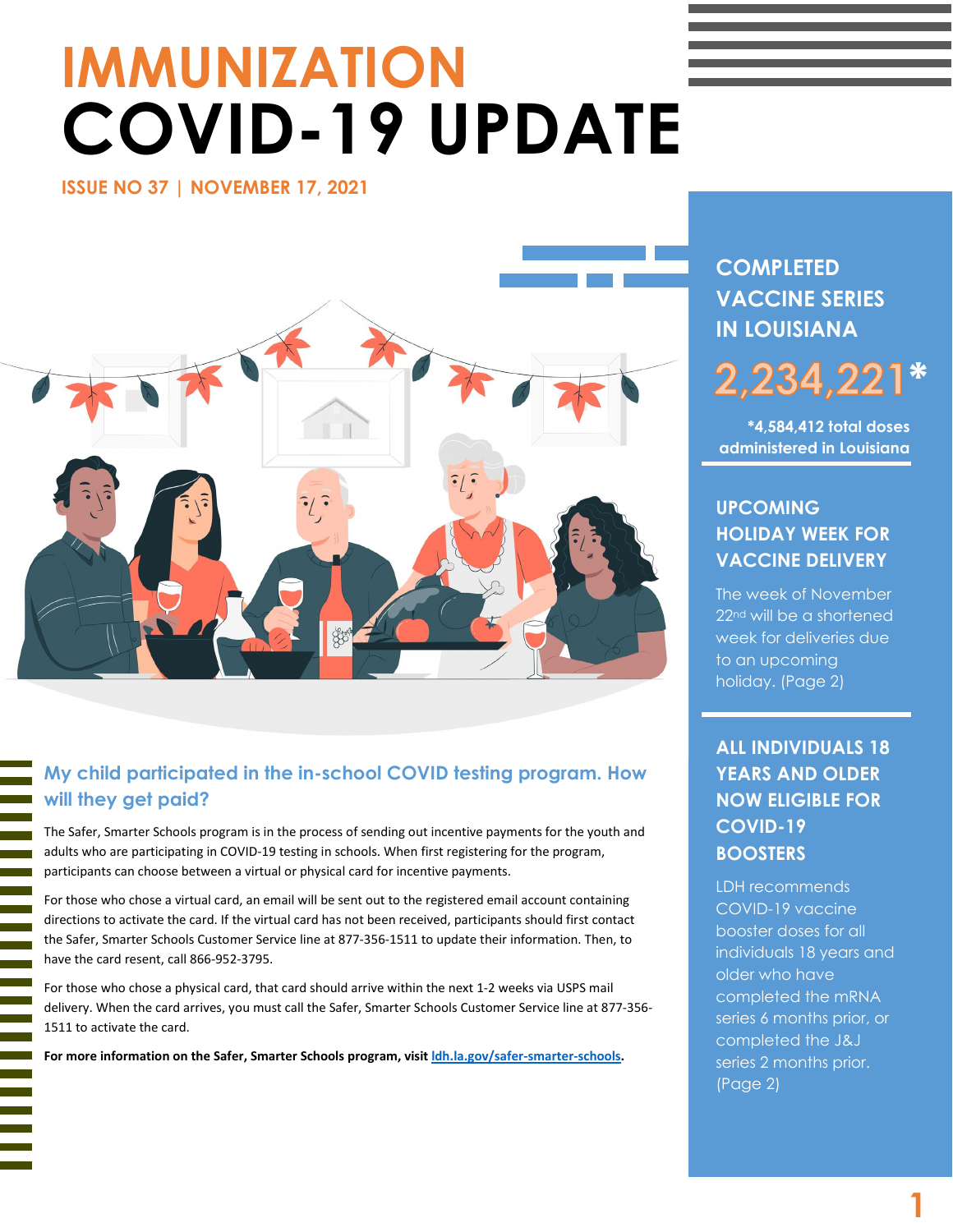# **WEEKLY COVID-19 VACCINE UPDATE**

#### **Upcoming Holiday Week for Vaccine Delivery**

**The week of November 22nd will be a short week for deliveries.** Providers who ordered by Tuesday, November 16<sup>th</sup> are scheduled to receive vaccine before the holiday.

There will be no deliveries from Mckesson and Pfizer between Wednesday, November 24<sup>th</sup> and Friday, November 26<sup>th</sup>. Morris and Dickson, however, will be delivering every day except Thanksgiving Day. Providers will be contacted prior to delivery to verify delivery times.

**For any questions or concerns, email [la.immunization@la.gov](mailto:la.immunization@la.gov) or email your regional immunization consultant.** *To find your regional immunization consultant, visi[t lalinks.org.](https://lalinks.org/linksweb/)*

## **All Individuals 18 Years and Older Now Eligible for COVID-19 Boosters**



The Louisiana Department of Health (LDH) now recommends COVID-19 vaccine booster doses for all individuals 18 years of age and older who have completed their Pfizer or Moderna vaccine series

at least six months ago, or who completed their Johnson & Johnson (J&J) vaccine series at least two months ago.

Heterologous booster administration (receiving an FDA authorized approved booster type that is different from the type one received for their initial series, alsok known as "mixing and matching") remains allowable.

As a reminder, the Moderna COVID-19 booster dose is half of the dose (0.25mL) normally administered for a primary series dose. Regardless of the COVID-19 vaccine type an individual receives for their initial series, if they receive a Moderna booster, it should be the half dose of 0.25mL.

LDH reminds health care providers throughout the state to report possible vaccine-related adverse events to the FDA/CDC Vaccine Adverse Event Reporting System [\(vaers.hhs.gov](https://vaers.hhs.gov/reportevent.html) or 1-800-822- 7967), and to immediately report any possible severe adverse events (those resulting in hospitalization, death, or persistent disability) to the Office Public Health (OPH) Infectious Disease/Epidemiology Hotline at 1-800-256-2748.

#### **If you have vaccine-related questions, please contact la.immunization@la.gov.**

## **Pfizer Seeks EUA for Novel COVID-19 Oral Antiviral Candidate**

**On Tuesday, November 16th, Pfizer announced it is seeking Emergency Use Authorization (EUA) of its investigational oral**  **antiviral candidate, PAXLOVID™, for the treatment of mild to moderate COVID-19 in patients at increased risk of hospitalizations or death.** 

If authorized, PAXLOVID™ would be the first oral antiviral of its kind, a 3CL protease inhibitor specifically designed to combat SARS-CoV-2 that could be prescribed as an at-home treatment to high-risk patients at the first sign of infection, potentially helping patients avoid severe illness which can lead to hospitalization and death.

Pfizer is seeking EUA for PAXLOVID™ based on positive results from the ECI-HE interim analysis, which enrolled non-hospitalized adults aged 18 and older with confirmed COVID-19 who are at increased risk of progressing to severe illness. The data demonstrated an 89% reduction in risk of COVID-19-related hospitalization or death from any cause in patients treated with PAXLOVID<sup>™</sup> compared to a placebo within three days of symptom onset, with no deaths in the treatment group. Similar results were seen within five days of symptom onset. Treatment-emergent adverse events were comparable between PAXLOVID™ (19%) and placebo (21%), most of which were mild in intensity. At the recommendation of an independent Data Monitoring Committee, and in consultation with the U.S. FDA, Pfizer ceased further enrollment into the study due to the overwhelming efficacy demonstrated. Rolling submissions have commenced in several countries including the United Kingdom, Australia, New Zealand, and South Korea, with planned submissions to other regulatory agencies around the world to follow.

**For more information on Pfizer seeking EUA for PAXLOVID™, visit [pfizer.com.](https://www.pfizer.com/news/press-release/press-release-detail/pfizer-seeks-emergency-use-authorization-novel-covid-19)** 

# **Understanding and Recording Pfizer-BioNTech Pediatric Vaccine Expiration Dates in LINKS**

There are three important dates to know for the pediatric Pfizer-BioNTech COVID-19 vaccine. There is the **MANUFACTURED DATE**, **EXPIRATION DATE**, and **USE BY DATE**.

#### **MANUFACTURED DATE**:

- The **MANUFACTURED DATE** is printed on the carton and vial of the pediatric Pfizer vaccine, not the **EXPIRATION DATE**.
- This date is when the vials were manufactured by Pfizer and are used to calculate the **EXPIRATION DATE**.

#### **EXPIRATION DATE**:

- The pediatric Pfizer vials expire six months after the **MANUFACTURED DATE**. Record the **EXPIRATION DATE** in LINKS as occurring six months from the printed **MANUFACTURED DATE**.
- Be sure to include the printed month as the first month in the six-month time frame
- For example: Using the image below, the **MANUFACTURED DATE** is August 2021. You would count August as month one